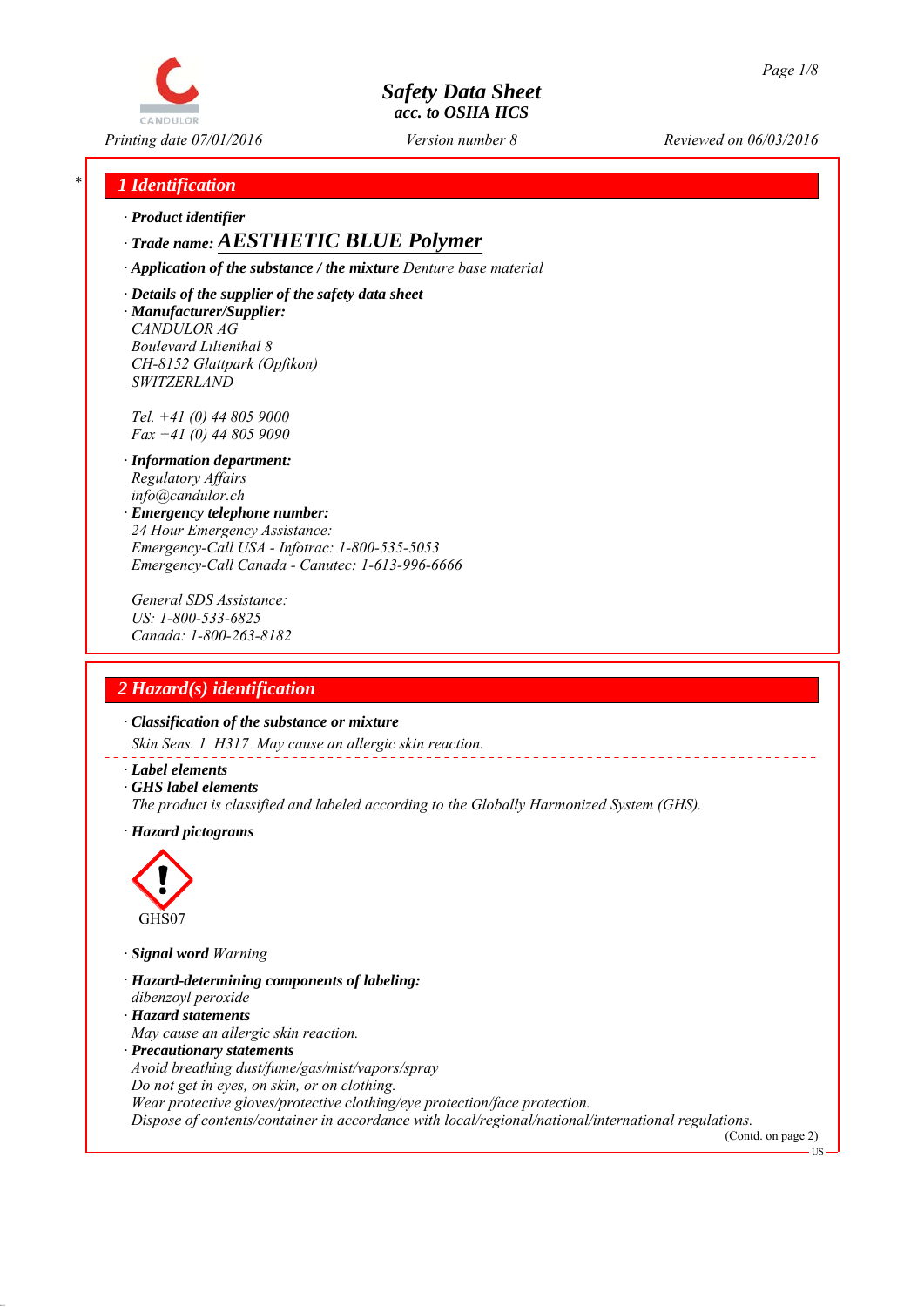*Printing date 07/01/2016 Reviewed on 06/03/2016 Version number 8*

## *Trade name: AESTHETIC BLUE Polymer*

(Contd. of page 1) *∙ Classification system: ∙ NFPA ratings (scale 0 - 4)* 0 1  $\overline{\mathbf{0}}$ *Health = 0 Fire = 1 Reactivity = 0 ∙ HMIS-ratings (scale 0 - 4)* HEALTH FIRE  $\overline{REACTIVITY \, 0}$  *Reactivity = 0* 0 *Health = 0*  $\overline{1}$ *Fire = 1 ∙ Other hazards Dust generation Particular danger of slipping on leaked/spilled product. ∙ Results of PBT and vPvB assessment ∙ PBT: Not applicable. ∙ vPvB: Not applicable. 3 Composition/information on ingredients ∙ Chemical characterization: Mixtures ∙ Description: > 95% Polymethylmethacrylate ∙ Dangerous components: CAS: 94-36-0 dibenzoyl peroxide 1-<2.5% \* 4 First-aid measures ∙ Description of first aid measures ∙ General information: No special measures required. ∙ After inhalation: Supply fresh air and to be sure call for a doctor. ∙ After skin contact: Rinse with water. ∙ After eye contact: Rinse opened eye for several minutes under running water. Then consult a doctor. ∙ After swallowing: Rinse out mouth and then drink plenty of water. If symptoms persist consult doctor. ∙ Information for doctor: ∙ Most important symptoms and effects, both acute and delayed No further relevant information available. ∙ Indication of any immediate medical attention and special treatment needed No further relevant information available. 5 Fire-fighting measures ∙ Extinguishing media ∙ Suitable extinguishing agents: CO2, extinguishing powder or water spray. Fight larger fires with water spray or alcohol resistant foam. ∙ Special hazards arising from the substance or mixture No further relevant information available. ∙ Advice for firefighters ∙ Protective equipment: No special measures required.* US (Contd. on page 3)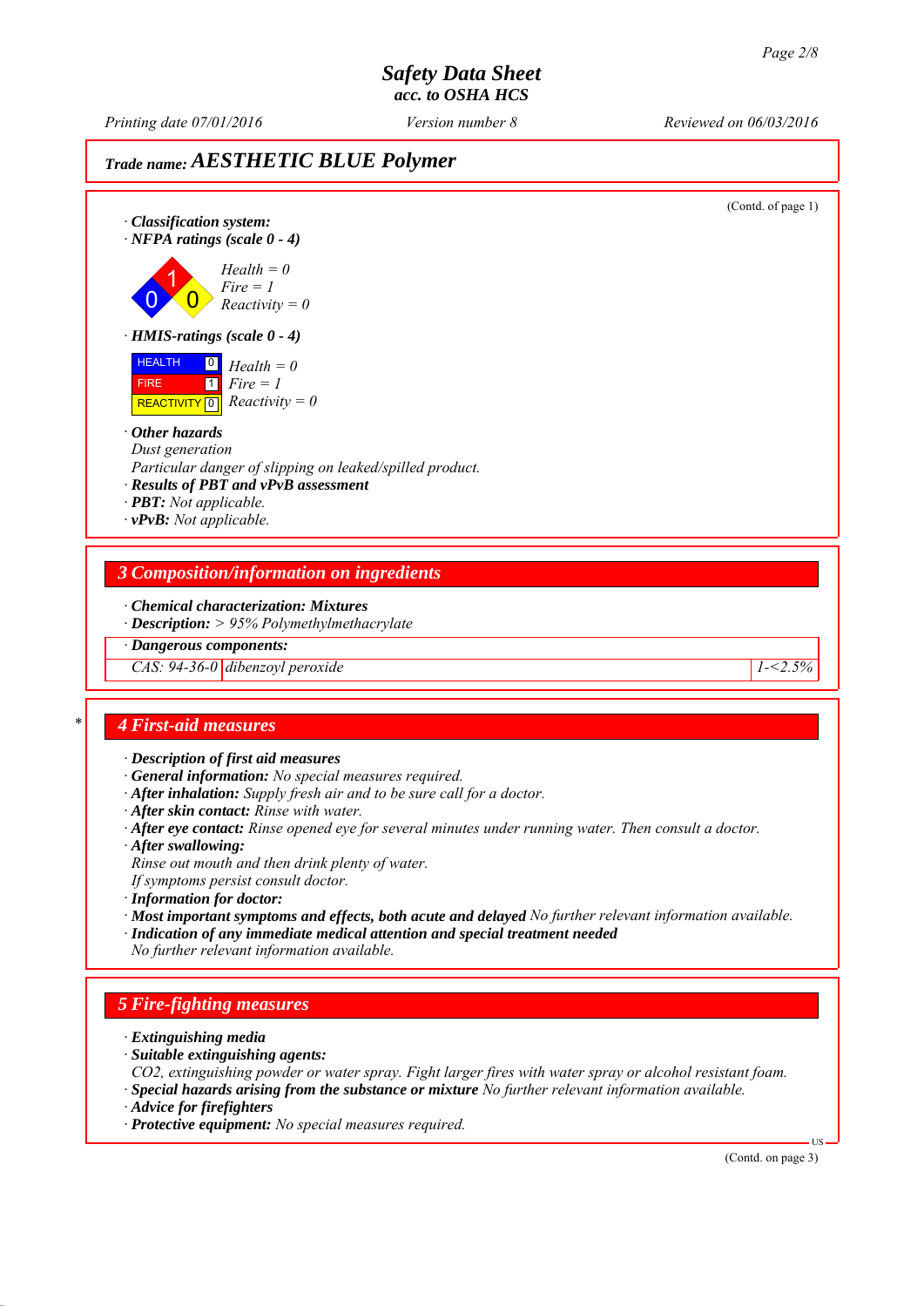*Printing date 07/01/2016 Reviewed on 06/03/2016 Version number 8*

## *Trade name: AESTHETIC BLUE Polymer*

(Contd. of page 2)

## *6 Accidental release measures*

- *∙ Personal precautions, protective equipment and emergency procedures Not required.*
- *∙ Environmental precautions: Do not allow to enter sewers/ surface or ground water.*
- *∙ Methods and material for containment and cleaning up: Pick up mechanically.*
- *∙ Reference to other sections*
- *See Section 7 for information on safe handling.*
- *See Section 8 for information on personal protection equipment.*
- *See Section 13 for disposal information.*

## *7 Handling and storage*

### *∙ Handling:*

- *∙ Precautions for safe handling Only adequately trained personnel should handle this product. For use in dentistry only.*
- *∙ Information about protection against explosions and fires: No special measures required.*
- *∙ Conditions for safe storage, including any incompatibilities*
- *∙ Storage:*
- *∙ Requirements to be met by storerooms and receptacles: Store only in the original receptacle.*
- *∙ Information about storage in one common storage facility: Not required.*
- *∙ Further information about storage conditions: Protect from heat and direct sunlight.*
- *∙ Specific end use(s) No further relevant information available.*

## *8 Exposure controls/personal protection*

*∙ Additional information about design of technical systems: No further data; see item 7.*

*∙ Control parameters*

*∙ Components with limit values that require monitoring at the workplace:*

*CAS: 94-36-0 dibenzoyl peroxide*

- *PEL Long-term value: 5 mg/m³*
- *REL Long-term value: 5 mg/m³*
- *TLV Long-term value: 5 mg/m³*

*∙ Additional information: The lists that were valid during the creation were used as basis.*

- *∙ Exposure controls*
- *∙ Personal protective equipment:*
- *∙ General protective and hygienic measures:*
- *Usual hygienic measures for dental practice and dental laboratories.*
- *Keep away from foodstuffs, beverages and feed.*
- *Wash hands before breaks and at the end of work.*
- *Avoid contact with the skin.*
- *∙ Breathing equipment: Use respiratory protective device against the effects of dust.*
- *∙ Protection of hands:*



*Protective gloves*

*After use of gloves apply skin-cleaning agents and skin cosmetics. ∙ Material of gloves Butyl rubber, BR*

(Contd. on page 4)

US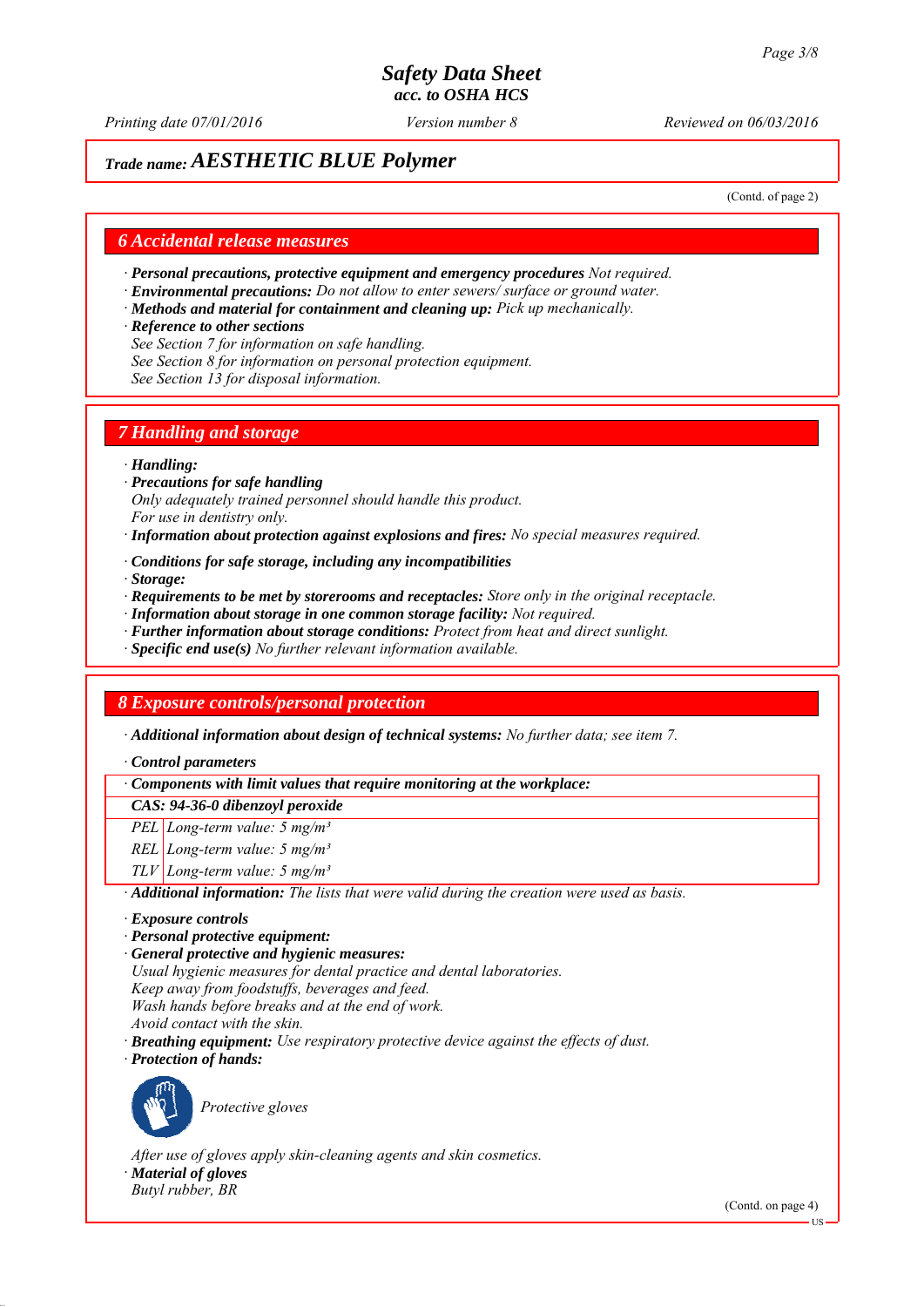*Printing date 07/01/2016 Reviewed on 06/03/2016 Version number 8*

# *Trade name: AESTHETIC BLUE Polymer*

(Contd. of page 3)

*Chloroprene rubber, CR Natural rubber, NR Nitrile rubber, NBR Fluorocarbon rubber (Viton) Selection of the glove material on consideration of the penetration times, rates of diffusion and the degradation ∙ Penetration time of glove material*

*The exact break through time has to be found out by the manufacturer of the protective gloves and has to be observed.*

*∙ Eye protection: Safety glasses*

| <b>9 Physical and chemical properties</b><br>· Information on basic physical and chemical properties<br><b>General Information</b><br>$\cdot$ Appearance: |                                                                                  |
|-----------------------------------------------------------------------------------------------------------------------------------------------------------|----------------------------------------------------------------------------------|
|                                                                                                                                                           |                                                                                  |
| Color:                                                                                                                                                    | According to product specification                                               |
| $\cdot$ Odor:                                                                                                                                             | Characteristic                                                                   |
| · Odor threshold:                                                                                                                                         | Not determined.                                                                  |
| $\cdot$ pH-value:                                                                                                                                         | Not applicable.                                                                  |
| Change in condition<br><b>Melting point/Melting range:</b><br><b>Boiling point/Boiling range:</b>                                                         | 150 °C (302 °F)<br>Undetermined.                                                 |
| · Flash point:                                                                                                                                            | 250 °C (482 °F)                                                                  |
| · Flammability (solid, gaseous):                                                                                                                          | Not determined.                                                                  |
| · Auto igniting:                                                                                                                                          | Product is not selfigniting.                                                     |
| Danger of explosion:                                                                                                                                      | Product does not present an explosion hazard.                                    |
| · Explosion limits:                                                                                                                                       |                                                                                  |
| Lower:                                                                                                                                                    | Not determined.                                                                  |
| Upper:                                                                                                                                                    | Not determined.                                                                  |
| · Vapor pressure:                                                                                                                                         | Not applicable.                                                                  |
| $\cdot$ Density at 20 $\cdot$ C (68 $\cdot$ F):                                                                                                           | $1.2$ g/cm <sup>3</sup> (10.014 lbs/gal)                                         |
| $\cdot$ Relative density                                                                                                                                  | Not determined.                                                                  |
| · Vapor density                                                                                                                                           | Not applicable.                                                                  |
| $\cdot$ Evaporation rate                                                                                                                                  | Not applicable.                                                                  |
| · Solubility in / Miscibility with<br>Water:                                                                                                              | Nearly insoluble.                                                                |
| · Partition coefficient (n-octanol/water): Not determined.                                                                                                |                                                                                  |
| · Viscosity:<br>Dynamic:<br>Kinematic:<br>$\cdot$ Other information                                                                                       | Not applicable.<br>Not applicable.<br>No further relevant information available. |

## *10 Stability and reactivity*

*∙ Reactivity No further relevant information available.*

(Contd. on page 5)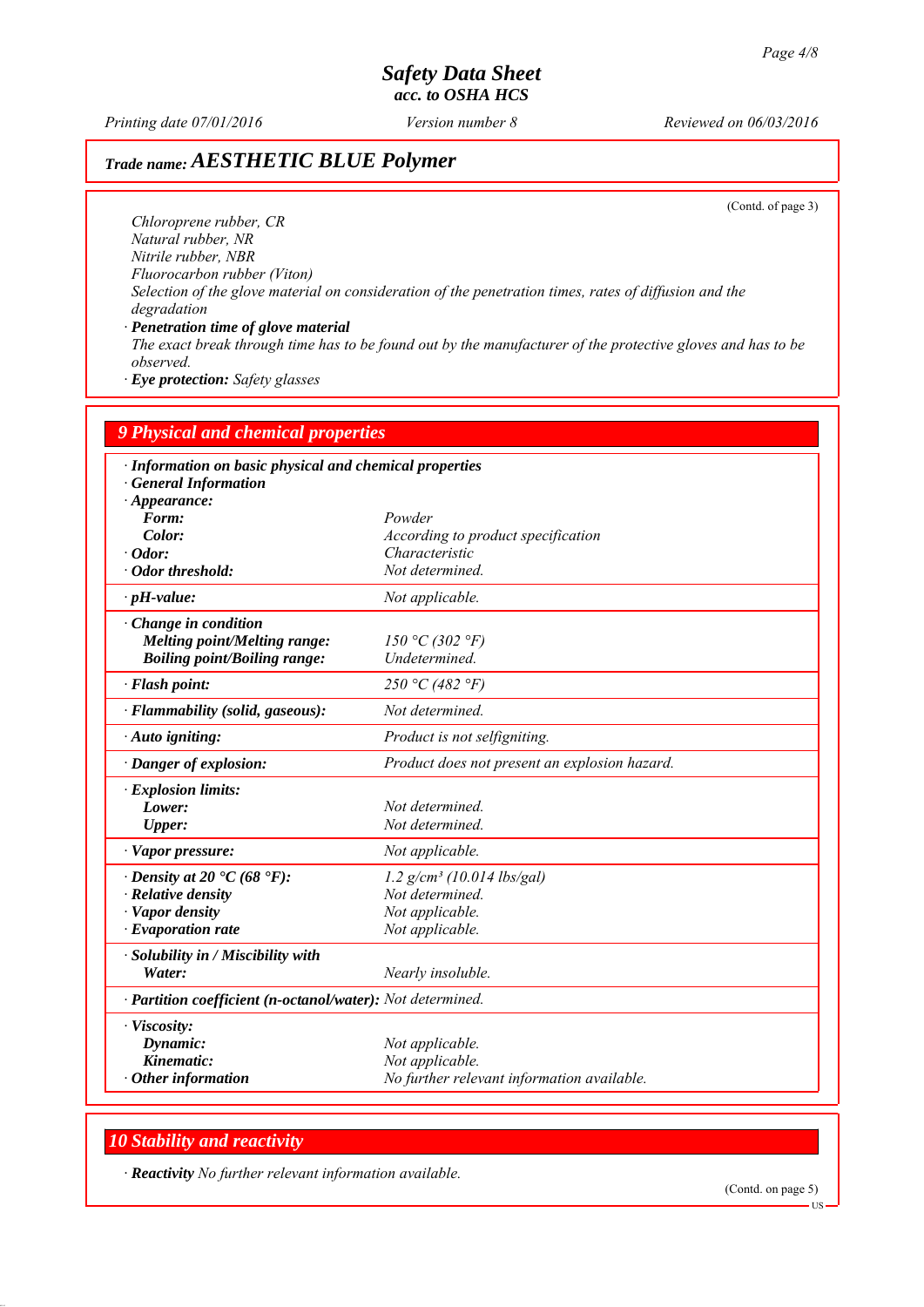*Printing date 07/01/2016 Reviewed on 06/03/2016 Version number 8*

(Contd. of page 4)

# *Trade name: AESTHETIC BLUE Polymer*

*∙ Chemical stability Stable under normal handling and storage conditions.*

- *∙ Thermal decomposition / conditions to be avoided: No decomposition if used according to specifications.*
- *∙ Possibility of hazardous reactions No dangerous reactions known.*

*∙ Conditions to avoid No further relevant information available.*

- *∙ Incompatible materials: No further relevant information available.*
- *∙ Hazardous decomposition products: None under normal conditions of storage and use.*

## *\* 11 Toxicological information*

#### *∙ Information on toxicological effects*

*∙ Acute toxicity:*

- *∙ on the skin: No irritant effect.*
- *∙ on the eye: No irritating effect.*
- *∙ Sensitization: Sensitization possible through skin contact.*
- *∙ Additional toxicological information: No further relevant information available.*

#### *∙ Carcinogenic categories*

*∙ IARC (International Agency for Research on Cancer)*

*CAS: 9011-14-7 polymethylmethacrylate 3* 

*CAS: 94-36-0 dibenzoyl peroxide 3* 

### *∙ NTP (National Toxicology Program)*

*None of the ingredients is listed.*

*∙ OSHA-Ca (Occupational Safety & Health Administration)*

*None of the ingredients is listed.*

## *12 Ecological information*

#### *∙ Toxicity*

- *∙ Aquatic toxicity: No further relevant information available.*
- *∙ Persistence and degradability No further relevant information available.*
- *∙ Behavior in environmental systems:*
- *∙ Bioaccumulative potential No further relevant information available.*
- *∙ Mobility in soil No further relevant information available.*
- *∙ Additional ecological information:*
- *∙ General notes:*

*Water hazard class 1 (Self-assessment): slightly hazardous for water*

*Do not allow undiluted product or large quantities of it to reach ground water, water course or sewage system.*

- *∙ Results of PBT and vPvB assessment*
- *∙ PBT: Not applicable.*
- *∙ vPvB: Not applicable.*
- *∙ Other adverse effects No further relevant information available.*

## *13 Disposal considerations*

- *∙ Waste treatment methods*
- *∙ Recommendation:*

*Take to an approved landfill or a waste incineration plant, under conditions approved by the local authority.*

(Contd. on page 6) US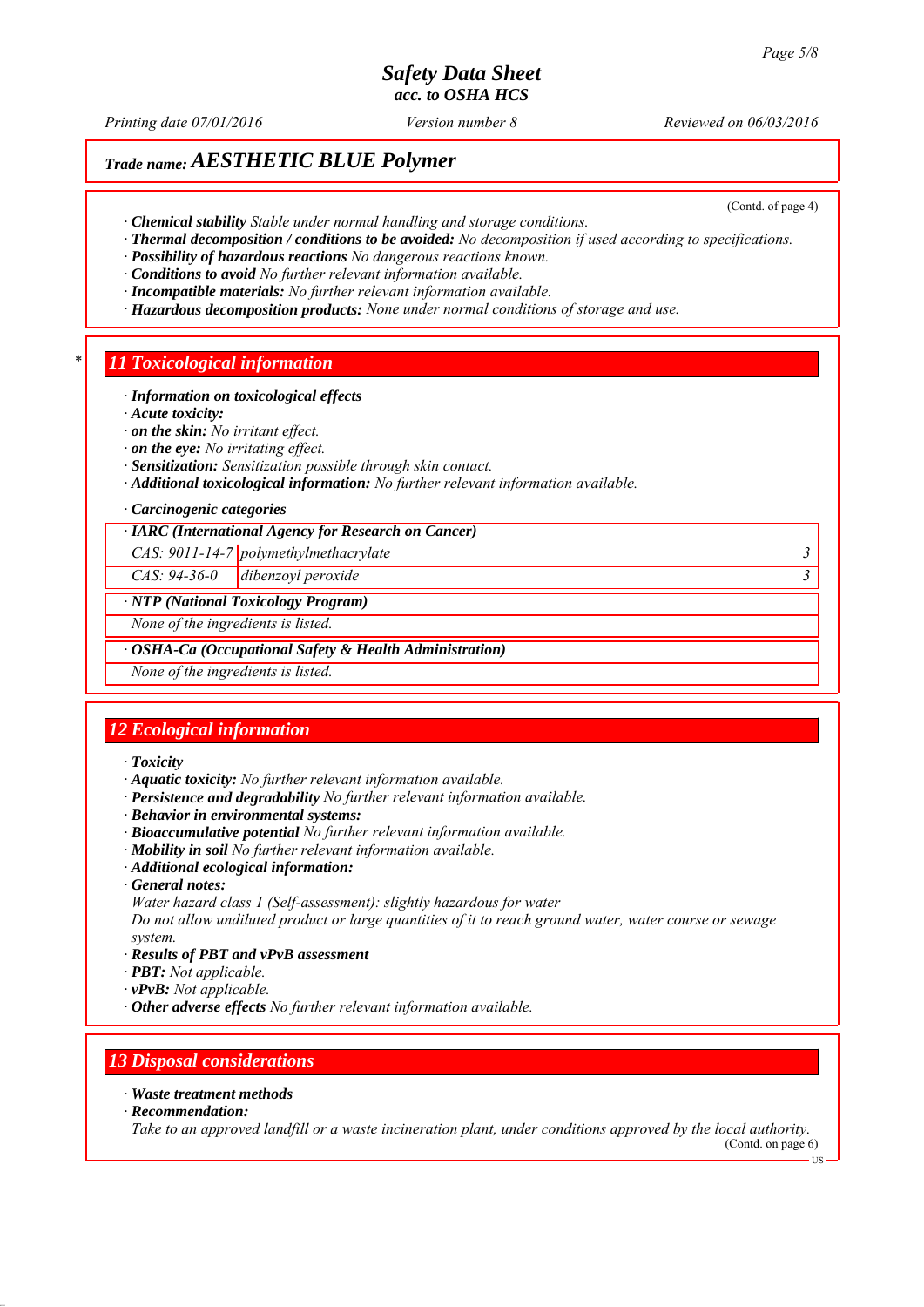*Printing date 07/01/2016 Reviewed on 06/03/2016 Version number 8*

# *Trade name: AESTHETIC BLUE Polymer*

(Contd. of page 5)

*∙ Uncleaned packagings:*

*∙ Recommendation: Disposal must be made according to official regulations.*

| <b>14 Transport information</b>                                                           |                                                                                   |
|-------------------------------------------------------------------------------------------|-----------------------------------------------------------------------------------|
| $\cdot$ UN-Number<br>· DOT, ADR, RID, ADN, ADN, IMDG, IATA Void                           |                                                                                   |
| $\cdot$ UN proper shipping name<br>· DOT, ADR, RID, ADN, ADN, IMDG, IATA Void             |                                                                                   |
| $\cdot$ Transport hazard class(es)                                                        |                                                                                   |
| · DOT, ADR, RID, ADN, ADN, IMDG, IATA<br>$\cdot Class$                                    | Void                                                                              |
| · Packing group<br>· DOT, ADR, RID, ADN, IMDG, IATA                                       | Void                                                                              |
| · Environmental hazards:<br>$\cdot$ Marine pollutant:                                     | No                                                                                |
| · Special precautions for user                                                            | Not applicable.                                                                   |
| $\cdot$ Transport in bulk according to Annex II of<br><b>MARPOL73/78 and the IBC Code</b> | Not applicable.                                                                   |
| $\cdot$ Transport/Additional information:                                                 | Product is not classified as a dangerous good for transport<br>(ADR, IMDG, IATA). |
| · UN "Model Regulation":                                                                  | Void                                                                              |

# *15 Regulatory information*

*∙ Safety, health and environmental regulations/legislation specific for the substance or mixture*

*∙ Sara*

*∙ Section 355 (extremely hazardous substances):*

*None of the ingredients is listed.*

*∙ Section 313 (Specific toxic chemical listings):*

*CAS: 94-36-0 dibenzoyl peroxide*

*∙ TSCA (Toxic Substances Control Act):*

*All ingredients are listed.*

*∙ Proposition 65*

*∙ Chemicals known to cause cancer:*

*None of the ingredients is listed.*

*∙ Chemicals known to cause reproductive toxicity for females:*

*None of the ingredients is listed.*

*∙ Chemicals known to cause reproductive toxicity for males:*

*None of the ingredients is listed.*

*∙ Chemicals known to cause developmental toxicity:*

*None of the ingredients is listed.*

(Contd. on page 7)

US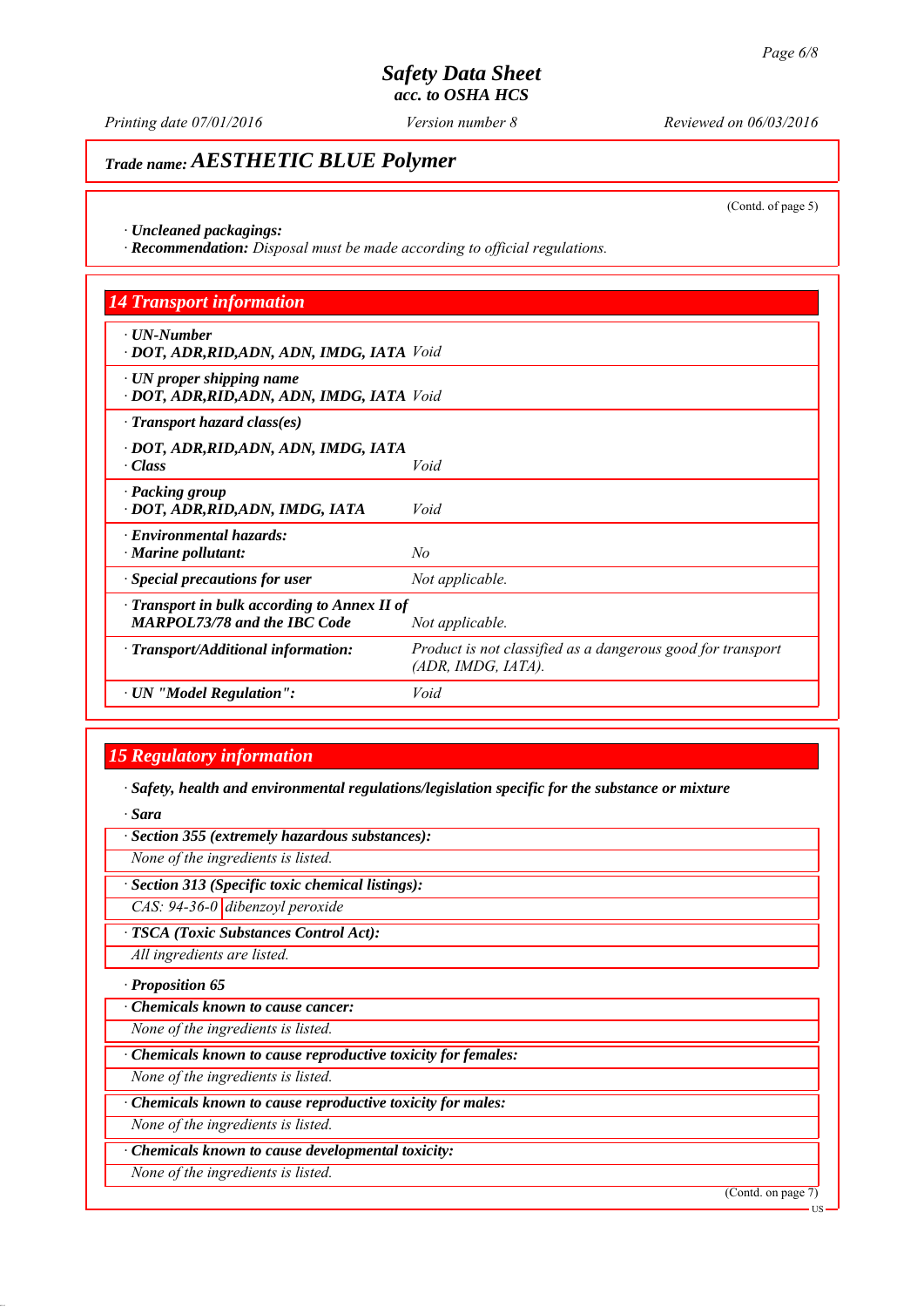*Printing date 07/01/2016 Reviewed on 06/03/2016 Version number 8*

# *Trade name: AESTHETIC BLUE Polymer*

(Contd. of page 6)

### *∙ Carcinogenic categories*

*∙ EPA (Environmental Protection Agency)*

*None of the ingredients is listed.*

## *∙ TLV (Threshold Limit Value established by ACGIH)*

*CAS: 94-36-0 dibenzoyl peroxide* A4

## *∙ NIOSH-Ca (National Institute for Occupational Safety and Health)*

*None of the ingredients is listed.*

### *∙ GHS label elements*

*The product is classified and labeled according to the Globally Harmonized System (GHS). ∙ Hazard pictograms*



*∙ Signal word Warning*

- *∙ Hazard-determining components of labeling: dibenzoyl peroxide*
- *∙ Hazard statements*
- *May cause an allergic skin reaction.*
- *∙ Precautionary statements*
- *Avoid breathing dust/fume/gas/mist/vapors/spray*
- *Do not get in eyes, on skin, or on clothing.*
- *Wear protective gloves/protective clothing/eye protection/face protection.*

*Dispose of contents/container in accordance with local/regional/national/international regulations.*

*∙ National regulations:*

#### *∙ Other regulations, limitations and prohibitive regulations*

*The product is a medical device according to the Directive 93/42/EEC.*

*This product is classified as a medical device under US and Canadian regulations and has been reviewed by the US Food and Drug Administration and Health Canada.*

*∙ Chemical safety assessment: A Chemical Safety Assessment has not been carried out.*

## *\* 16 Other information*

*This information is based on our present knowledge. However, this shall not constitute a guarantee for any specific product features and shall not establish a legally valid contractual relationship.*

*∙ Date of preparation / last revision 07/01/2016 / 7*

*∙ Abbreviations and acronyms:*

*ADR: Accord européen sur le transport des marchandises dangereuses par Route (European Agreement concerning the International Carriage of Dangerous Goods by Road) IMDG: International Maritime Code for Dangerous Goods DOT: US Department of Transportation IATA: International Air Transport Association ACGIH: American Conference of Governmental Industrial Hygienists EINECS: European Inventory of Existing Commercial Chemical Substances ELINCS: European List of Notified Chemical Substances CAS: Chemical Abstracts Service (division of the American Chemical Society) NFPA: National Fire Protection Association (USA) HMIS: Hazardous Materials Identification System (USA) PBT: Persistent, Bioaccumulative and Toxic vPvB: very Persistent and very Bioaccumulative NIOSH: National Institute for Occupational Safety OSHA: Occupational Safety & Health TLV: Threshold Limit Value*

(Contd. on page 8)